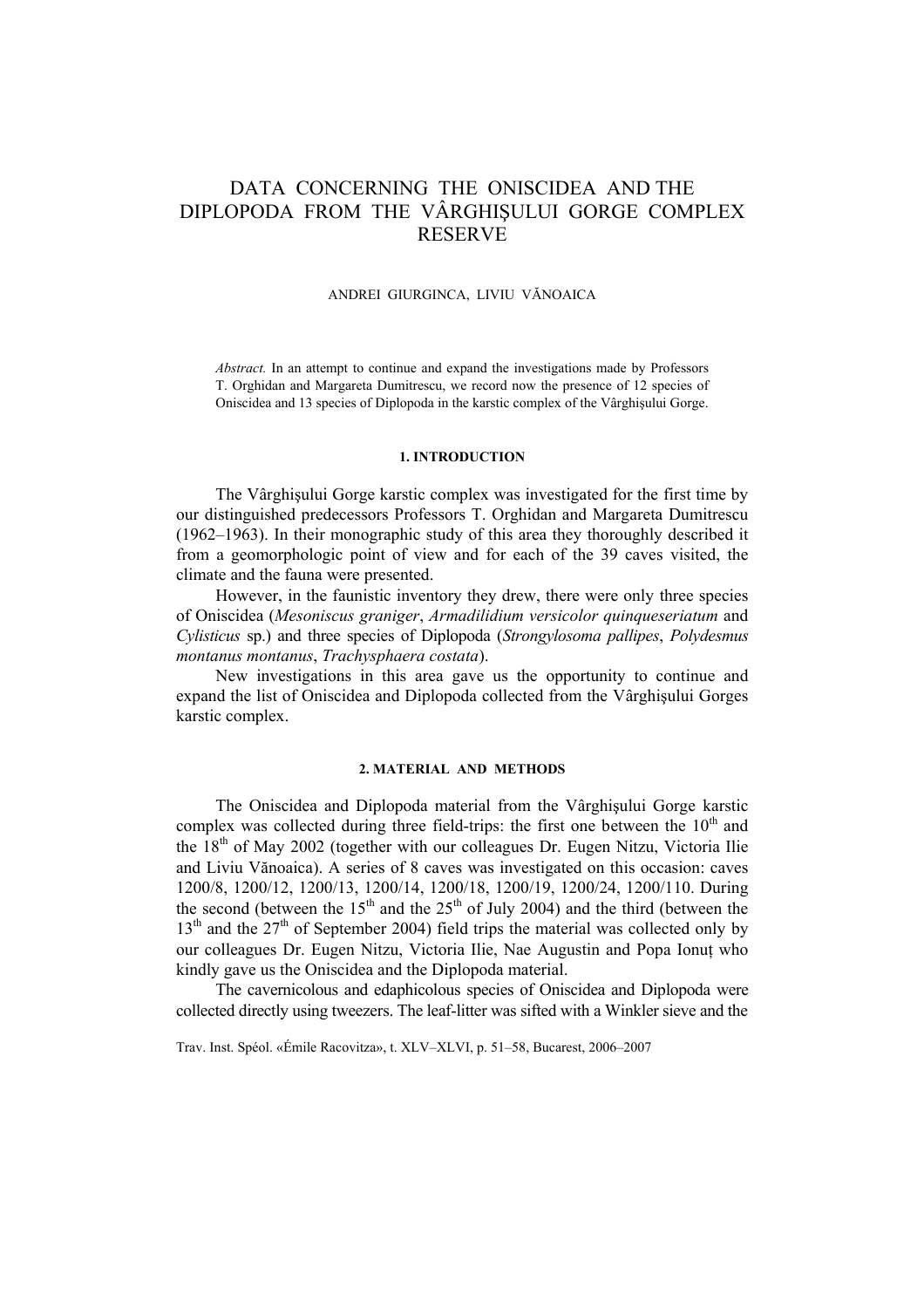soil samples were dried with a Tullgren apparatus. As for the mesovoid shallow substratum, Barber traps with olfactory attractant were placed.

For a more detailed description of the area and the collecting stations, see Nitzu *et al*. in this volume.

In this context, we present the Oniscidea and the Diplopoda collected from the Vârghişului Gorge karstic complex.

To establish the geographic distribution of the Oniscidea we followed RADU (1983, 1985), SCHMALFUSS (2003), while for the Diplopoda we used Tabacaru, GIURGINCA & VĂNOAICA (2004) and Prof. Dr. HENRIK ENGHOFF (2004) Fauna Europaea: Diplopoda. Fauna Europaea version 1.1, http://www.faunaeur.org

In order to pinpoint the distribution in Romania of the genus *Stenophyllum*, we used the UTM code with 10/10 km squares (LEHRER, A. Z. & LEHRER, M. M., 1990).

# **3. RESULTS AND DISCUSSION**

Up to the present, 12 species of Oniscidea and 13 species of Diplopoda were found by us in the Vârghişului Gorge karstic complex (see Table 1).

# *Table 1*

The species of Oniscidea and Diplopoda collected from the karstic complex of Vârghişului Gorge

| Taxa                                        | Geographic                                                                                                   | <b>Abiotic preferences</b>                      | <b>Caves</b> | <b>MSS</b> | Edaphic |
|---------------------------------------------|--------------------------------------------------------------------------------------------------------------|-------------------------------------------------|--------------|------------|---------|
|                                             | distribution                                                                                                 | of species                                      |              |            |         |
| <b>ONISCIDEA</b>                            |                                                                                                              |                                                 |              |            |         |
| Det. A. Giurginca                           |                                                                                                              |                                                 |              |            |         |
| I. Fam. Ligiidae                            |                                                                                                              |                                                 |              |            |         |
| <b>Brandt &amp;</b>                         |                                                                                                              |                                                 |              |            |         |
| Ratzeburg, 1831                             |                                                                                                              |                                                 |              |            |         |
| 1. Ligidium<br>germanicum<br>Verhoeff, 1901 | From southeastern<br>Germany and<br>northern Italy to<br>southern Poland,<br>Moldavia and<br>northern Greece | Edaphicolous,<br>hygrophilous-<br>umbraticolous |              | X          | X       |
| 2. Ligidium                                 | Europe and                                                                                                   | Troglophilous, edaphi                           |              |            | X       |
| hypnorum                                    | Western Asia                                                                                                 | colous, hygrophilous-                           |              |            |         |
| (Cuvier, 1792)                              |                                                                                                              | umbraticolous                                   |              |            |         |
| II. Fam.                                    |                                                                                                              |                                                 |              |            |         |
| Trichoniscidae                              |                                                                                                              |                                                 |              |            |         |
| Sars, 1899                                  |                                                                                                              |                                                 |              |            |         |
| 3. Hyloniscus                               | Central and                                                                                                  | Troglophilous, meso-                            |              | X          |         |
| riparius                                    | Eastern Europe;                                                                                              | hygrophilous-                                   |              |            |         |
| (C.L. Koch, 1838)                           | introduced in                                                                                                | umbraticolous                                   |              |            |         |
|                                             | North America                                                                                                |                                                 |              |            |         |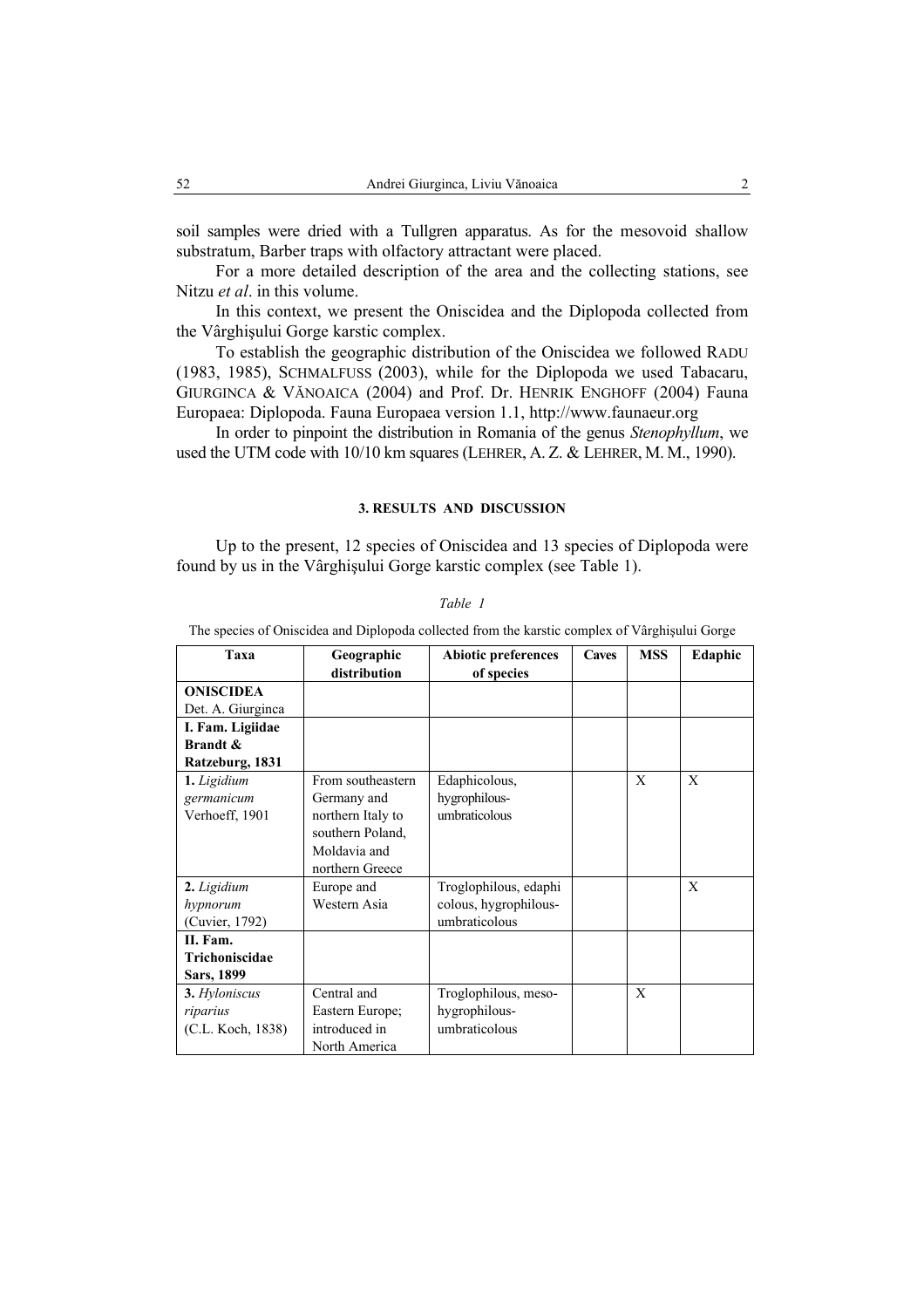| 4. Hyloniscus           | Romanian         | Edaphic,      |   |             | X            |
|-------------------------|------------------|---------------|---|-------------|--------------|
| siculus                 | endemite         | hygrophilous- |   |             |              |
| (Mehely, 1929)          |                  | umbraticolous |   |             |              |
| III. Fam.               |                  |               |   |             |              |
| Mesoniscidae            |                  |               |   |             |              |
| Verhoeff, 1908          |                  |               |   |             |              |
| 5. Mesoniscus           | Carpatho-Dinaric | Troglophilous | X |             |              |
| graniger                |                  |               |   |             |              |
| (Frivaldsky, 1869)      |                  |               |   |             |              |
| <b>IV.</b> Cylisticidae |                  |               |   |             |              |
| Verhoeff, 1949          |                  |               |   |             |              |
| <b>6.</b> Cylisticus    | Romanian         | Edaphicolous  |   | X           | X            |
| transsilvanicus         | endemite         |               |   |             |              |
| (Verhoeff, 1908)        |                  |               |   |             |              |
| V. Fam.                 |                  |               |   |             |              |
| Trachelipodidae         |                  |               |   |             |              |
| Strouhal, 1953          |                  |               |   |             |              |
| 7. Protracheoniscus     | Central and east | Edaphicolous  |   | X           | X            |
| politus politus         | Europe to the    |               |   |             |              |
| (C.L. Koch, 1841)       | western Balkan   |               |   |             |              |
|                         | peninsula        |               |   |             |              |
| 8. Trachelipus          | Romanian         | Edaphicolous  |   | $\mathbf X$ |              |
| difficilis              | endemite         |               |   |             |              |
| (Radu, 1950)            |                  |               |   |             |              |
| 9. Trachelipus          | Central and east | Edaphicolous, |   | $\mathbf X$ |              |
| nodulosus               | Europe to the    | thermophilous |   |             |              |
| (C.L. Koch, 1838)       | western Balkan   |               |   |             |              |
|                         | peninsula        |               |   |             |              |
| 10. Porcellium          | Continental-     | Edaphicolous  |   | X           | $\mathbf{X}$ |
| conspersum              | Temperate Europe |               |   |             |              |
| (C. Koch, 1841)         |                  |               |   |             |              |
| VI. Fam.                |                  |               |   |             |              |
| Armadillidiidae,        |                  |               |   |             |              |
| <b>Brandt</b> , 1833    |                  |               |   |             |              |
| 11. Armadillidium       | Cosmopolitan     | Euryoecious   |   |             | $\mathbf{X}$ |
| vulgare                 |                  |               |   |             |              |
| (Latreille, 1804)       |                  |               |   |             |              |
| 12. Armadillidium       | Eastern Europe   | Troglophilous | X |             | X            |
| versicolor              |                  |               |   |             |              |
| (Stein, 1859)           |                  |               |   |             |              |
| <b>DIPLOPODA</b>        |                  |               |   |             |              |
| Det. I. Vănoaica        |                  |               |   |             |              |
| I. Fam.                 |                  |               |   |             |              |
| Polyxenidae             |                  |               |   |             |              |
| <b>Lucas</b> , 1840     |                  |               |   |             |              |
| 1. Polyxenus            |                  | Edaphicolous  |   | Х           | X            |
| cf. trivittatus         |                  |               |   |             |              |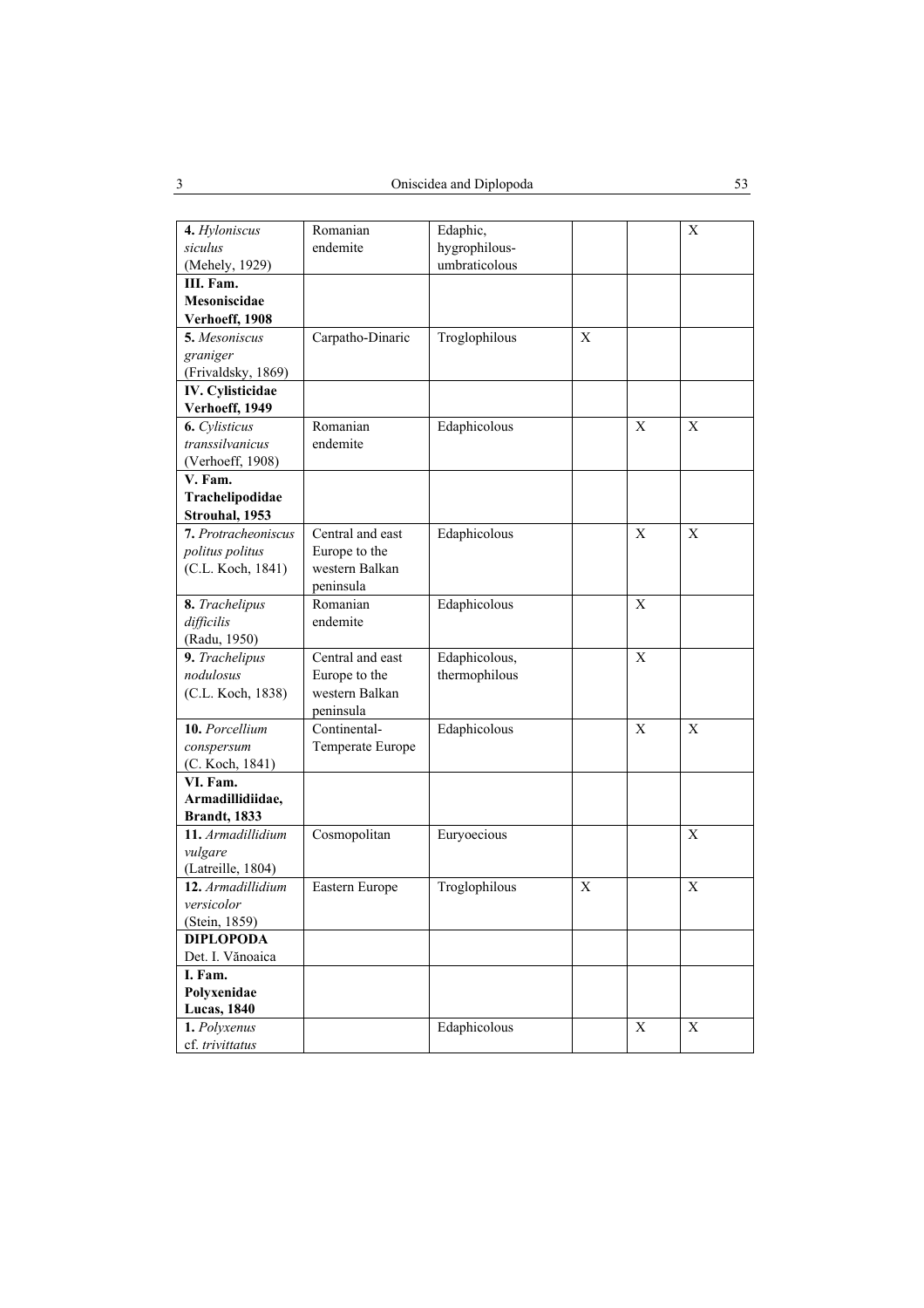| II. Fam.             |                          |                   |   |             |   |
|----------------------|--------------------------|-------------------|---|-------------|---|
| Glomeridae           |                          |                   |   |             |   |
| <b>Leach</b> , 1815  |                          |                   |   |             |   |
| 2. Glomeris sp.      | $\equiv$                 | Edaphicolous      |   |             | X |
| III. Fam.            |                          |                   |   |             |   |
| Trachysphaeridae     |                          |                   |   |             |   |
| Strasser, 1965       |                          |                   |   |             |   |
| 3. Trachysphaera     | Central and              | Troglophilous     | X |             | X |
| costata              | Eastern Europe           |                   |   |             |   |
| (Waga, 1858)         |                          |                   |   |             |   |
| IV. Fam.             |                          |                   |   |             |   |
| Polyzoniidae         |                          |                   |   |             |   |
| Gervais, 1844        |                          |                   |   |             |   |
| 4. Polyzonium sp.    | $\overline{\phantom{0}}$ | Trogloxene        | X | $\mathbf X$ |   |
| V. Fam               |                          |                   |   |             |   |
| Paradoxosomatidae    |                          |                   |   |             |   |
| Daday, 1889          |                          |                   |   |             |   |
| 5. Strongylosoma     | Central and              | Trogloxene, maybe | X |             |   |
| stigmatosum          | Eastern Europe.          | troglophilous     |   |             |   |
| (Eichwald, 1830)     |                          |                   |   |             |   |
| VI. Fam.             |                          |                   |   |             |   |
| Polydesmidae         |                          |                   |   |             |   |
| <b>Leach</b> , 1815  |                          |                   |   |             |   |
| 6. Polydesmus        | the Carpathian           | Troglophilous     | X |             |   |
| montanus Daday,      | chain                    |                   |   |             |   |
| 1889                 |                          |                   |   |             |   |
| 7. Polydesmus        | Eastern Europe           | Trogloxene        |   |             | X |
| schäessburgensis     |                          |                   |   |             |   |
| Verhoeff, 1889       |                          |                   |   |             |   |
| VII. Fam. Julidae    |                          |                   |   |             |   |
| <b>Leach</b> , 1814  |                          |                   |   |             |   |
| 8. Stenophyllum      | Romanian                 | Trogloxene        | X |             |   |
| tabacarui            | endemite                 |                   |   |             |   |
| Vanoaica, 2003       |                          |                   |   |             |   |
| 9. Xestoiulus sp.    | $\equiv$                 | Edaphicolous      |   |             | X |
| 10. Cylindroiulus    | Central and              | Edaphicolous      |   |             | X |
| <i>luridus</i>       | Eastern Europe           |                   |   |             |   |
| (C.L. Koch, 1847)    |                          |                   |   |             |   |
| 11. Allaiulus boleti | Central and              | Edaphicolous      |   |             | Х |
| (C.L. Koch, 1847)    | Eastern Europe           |                   |   |             |   |
| 12. Megaphyllum      | Central and              | Edaphicolous      |   |             | X |
| projectus kochi      | Eastern Europe           |                   |   |             |   |
| (Verhoeff, 1907)     |                          |                   |   |             |   |
| 13. Leptoiulus       | Central and              | Edaphicolous      |   |             | X |
| trilobatus           | Eastern Europe           |                   |   |             |   |
| (Verhoeff, 1894)     |                          |                   |   |             |   |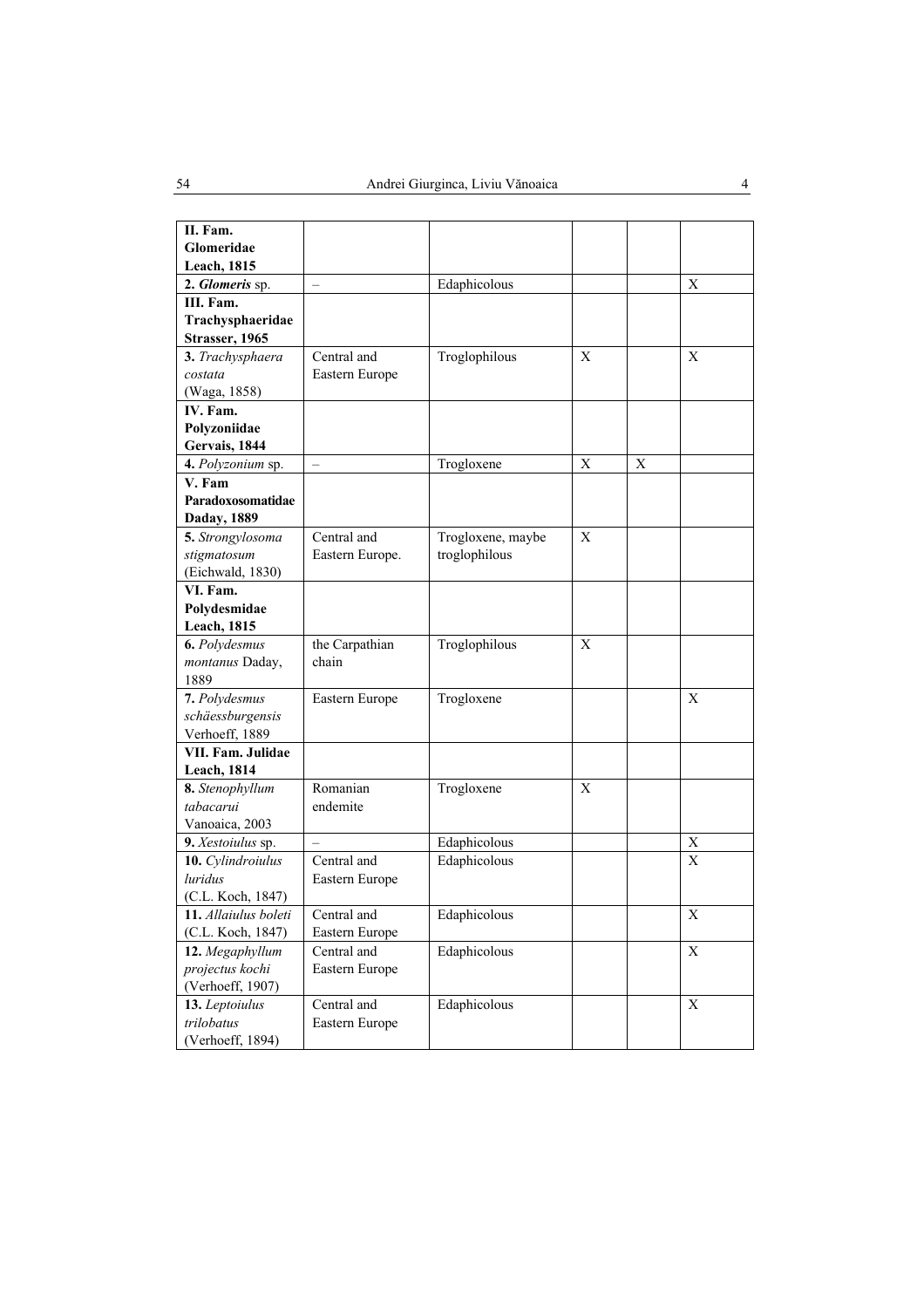The Oniscidea belong to 6 families and the Diplopoda to 7 families. Among the six families of Oniscidea, the best represented is the Trachelipodidae with 4 species. The Ligiidae, the Trichoniscidae and the Armadillidiidae are represented each by 2 species while the Mesoniscidae and the Cylisticidae are the most poorly represented – by only one species each.

Among the families of Diplopoda, the best represented is the Julidae (6 species), followed by the Polydesmidae (with only 2 species). All the other 5 families are represented by only one species each.

From the 25 species of Oniscidea and Diplopoda, only about a third (7 species) were found in the caves. None of them is a true troglobite. *M*. *graniger*, *A. versicolor quinqueseriatum*, *T. costata*, *P. montanus* are troglophilous species, while *Polyzonium*  sp., *S*. *tabacarui* are trogloxene and *S. stigmatosum* is a trogloxene, maybe troglophilous species.

Although previously recorded from many caves (namely in ten caves) from Vărghişului Gorge (ORGHIDAN & DUMITRESCU, 1962–1963, GRUNER & TABACARU, 1963, GIURGINCA, 2003), *M. graniger* was found by us only in the Mereşti Cave (Cave 1200/14).

On the contrary, *A*. *versicolor quinqueseriatum* was found in all the caves investigated, being one of the most frequent and abundant oniscid collected from the Vărghişului Gorge.

*Trachysphaera costata* was collected in only two caves (namely 1200/12 and 1200/14) just like *Strongylosoma stigmatosum* (the caves 1200/24 and 1200/12). Unlike them, *Polydesmus montanus* was found only in the warm gallery of the Mereşti Cave (Cave 1200/14).

Both *Polyzonium* sp. and *Stenophyllum tabacarui* are recorded in only one cave from the karstic complex of the Vărghişului Gorge: a small cave of 6 meters development, located at approximately 42 meters below the Urşilor Cave (Cave 1200/18).

In addition to these species, a previous study (ORGHIDAN & DUMITRESCU, 1962–1963) had found one more species of *Strongylosoma* (*S*. *pallipes* recorded in the Cave 1200/30) but we did not found it again.

Noteworthy is the finding of a few individuals of *Protracheoniscus politus politus* and *Ligidium germanicum* in the immediate vicinity of a patch of ice covered by a deep layer of leaves (covered MSS). Unlike it, an unidentifiable ascospermophoran individual was found right on the patch of ice. A few meters away, an individual of *Polyxenus* cf. *trivittatus* was collected.

According to Tabacaru (pers. com.), there are two species belonging to the genus *Polyxenus* in Romania: *P*. *lagurus* and *P*. *trivittatus*, the latter being the more frequent of the two species. Tabacaru ascribed the individuals from Romania to the species *trivittatus* following the comparisons made at the Zoological Museum in München with the type material of Verhoeff. As such, the taxonomical status of *Polyxenus* from Romania, remains unsolved for the moment.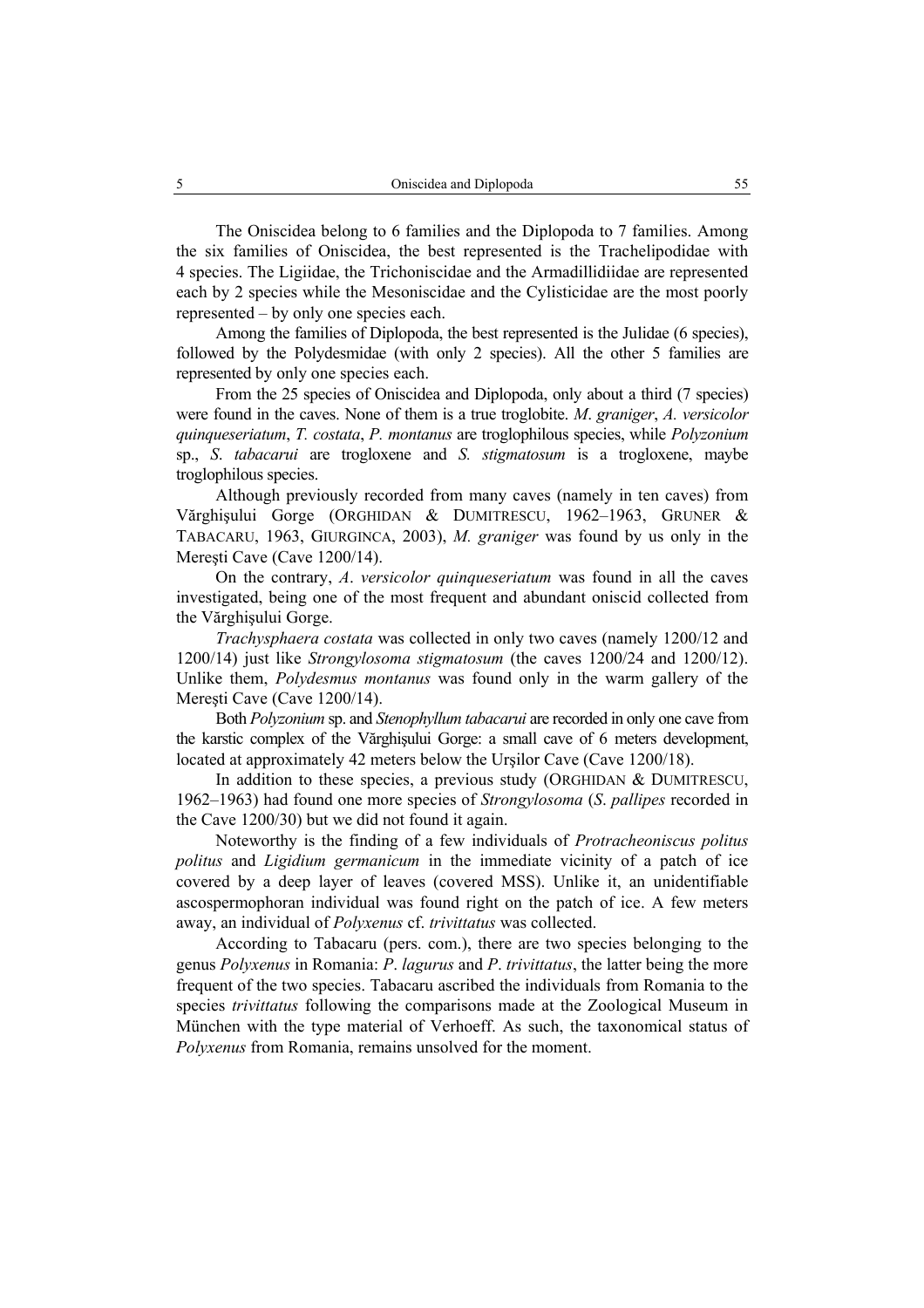# **SOME CONSIDERATIONS ABOUT THE SPREADING OF THE GENUS**  *STENOPHYLLUM* **IN ROMANIA**

As the genus *Stenophyllum* represents an important endemic element of the Diplopod fauna of our country, we intent to draw here a complete list of the localities inhabited by this genus. At present, there are four species included in this genus:

- 1. *Stenophyllum hermannimuelleri* (Verhoeff, 1897): described from Braşov (UTM: LL 85/95) in a restricted area from a little forest, under wet leaflitter (VERHOEFF, 1897). Later, Ceuca (1989), quoting Verhoeff (1900), records some more localities: Cincşor-Voila (UTM: LL37), Sighişoara (UTM: LL22/32), Lunca Bradului (UTM: LN50), Bistria (UTM: LL12) and between Sanţ and Rodna (UTM: LN45 – LN35).
- 2. *Stenophyllum primitivum* (Verhoeff, 1897): is recorded along with *St*. *hermannimuelleri* at Braşov (UTM: LL 85/95).
- 3. *Stenophyllum semenicensis* Ceuca, 1989: recorded only from Semenic Mountain (UTM: ER80). Although we have ascribed the location of this species to this UTM, its real location can not be pinpointed with precision as the only indication given by Ceuca is: "Provenienta: au fost colectați 3  $\delta$  + 3  $\Omega$  de pe Muntele Semenic...dintr-o pădure de amestec (foioase și conifere)" [Provenience:  $3 \text{ } \textcircled{} + 3\text{ } \textcircled{}$  were collected from the Semenic Mountain….in a mixed forest (deciduous and coniferous trees)].
- 4. *Stenophyllum tabacarui* Vănoaica, 2003: known from only one cave from the Vărghişului Gorge (UTM: LM82): a small cave of 6 meters development, located at approximately 42 meters below the Urşilor Cave (Cave 1200/18).

As these data show (see Fig. 1), with the exception of *S*. *semenicensis*, all the other species of the genus *Stenophyllum* are recorded mainly from the southeastern corner of Transylvania, with *S*. *hermannimuelleri* and *S. tabacarui*  extending more toward the north.

#### **4. CONCLUSIONS**

The data presented here, along with those recorded by Nitzu *et al*. (this volume) point out clearly that regions previously investigated may extend our knowledge with new and valuable information especially if the investigations include not only caves but also the edaphic and the MSS environments.

*Stenophyllum* appears to be a mainly Transylvanian genus, although the presence of *S. semenicensis* might suggest either a wider spreading or, as it seems to us, there might be one more species, not yet found, spread between *S. hermannimuelleri* and *S. semenicensis*, thus forming a complete "chain" of *Stenophyllum* species along the Romanian Carpathians.